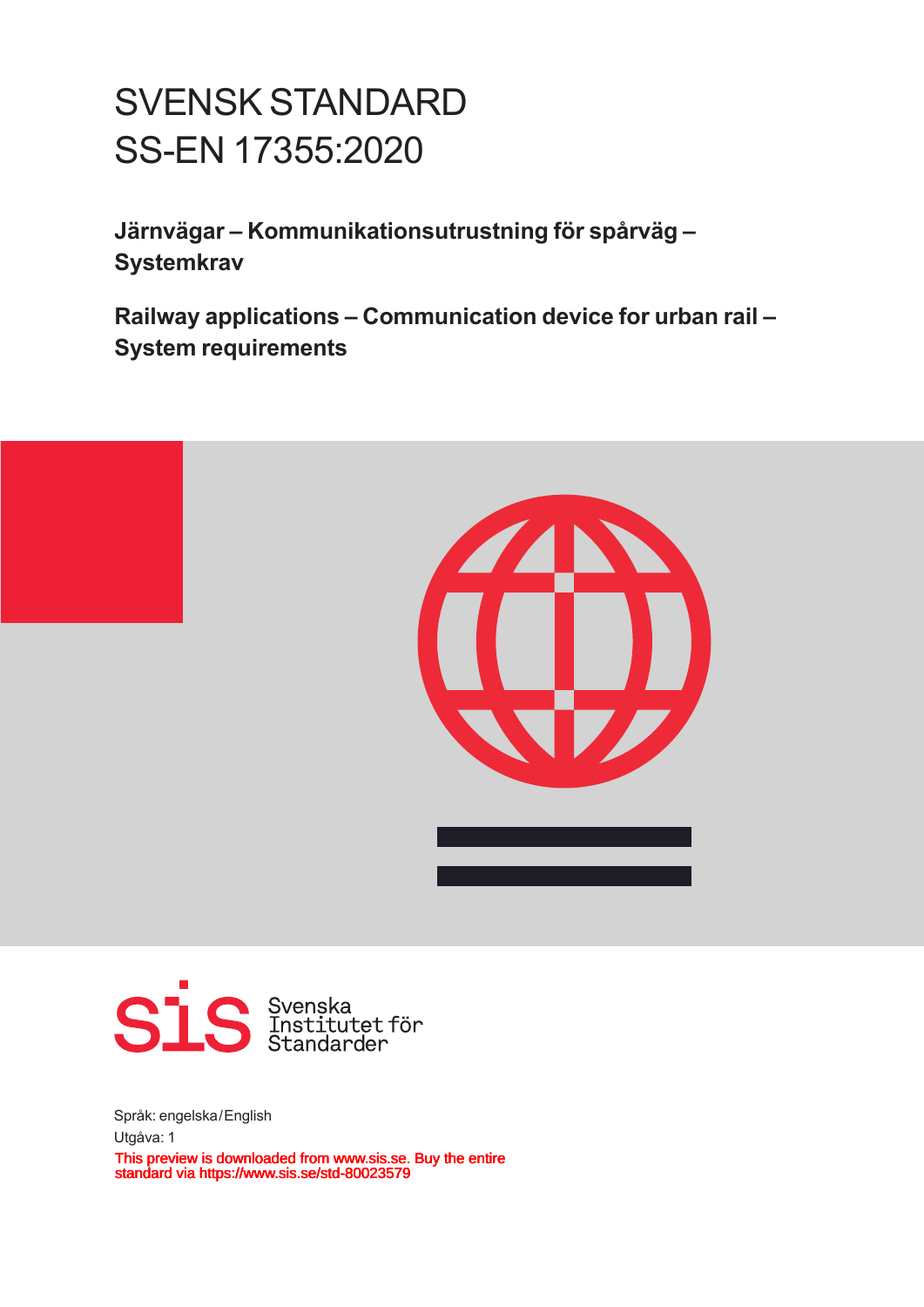

Den här standarden kan hjälpa dig att effektivisera och kvalitetssäkra ditt arbete. SIS har fler tjänster att erbjuda dig för att underlätta tillämpningen av standarder i din verksamhet.

#### **SIS Abonnemang**

Snabb och enkel åtkomst till gällande standard med SIS Abonnemang, en prenumerationstjänst genom vilken din organisation får tillgång till all världens standarder, senaste uppdateringarna och där hela din organisation kan ta del av innehållet i prenumerationen.

#### **Utbildning, event och publikationer**

Vi erbjuder även utbildningar, rådgivning och event kring våra mest sålda standarder och frågor kopplade till utveckling av standarder. Vi ger också ut handböcker som underlättar ditt arbete med att använda en specifik standard.

#### **Vill du delta i ett standardiseringsprojekt?**

Genom att delta som expert i någon av SIS 300 tekniska kommittéer inom CEN (europeisk standardisering) och / eller ISO (internationell standardisering) har du möjlighet att påverka standardiseringsarbetet i frågor som är viktiga för din organisation. Välkommen att kontakta SIS för att få veta mer!

#### **Kontakt**

Skriv till [kundservice@sis.se](mailto:kundservice%40sis.se?subject=kontakt), besök [sis.se](https://www.sis.se) eller ring 08 - 555 523 10

**© Copyright / Upphovsrätten till denna produkt tillhör Svenska institutet för standarder, Stockholm, Sverige. Upphovsrätten och användningen av denna produkt regleras i slutanvändarlicensen som återfinns på [sis.se / slutanvandarlicens](https://www.sis.se/slutanvandarlicens) och som du automatiskt blir bunden av när du använder produkten. För ordlista och förkortningar se sis.se / [ordlista.](https://www.sis.se/ordlista)**

© Copyright Svenska institutet för standarder, Stockholm, Sweden. All rights reserved. The copyright and use of this product is governed by the end-user licence agreement which you automatically will be bound to when using the product. You will find the licence at sis.se/enduserlicenseagreement.

Upplysningar om sakinnehållet i standarden lämnas av Svenska institutet för standarder, telefon 08 - 555 520 00. Standarder kan beställas hos SIS som även lämnar allmänna upplysningar om svensk och utländsk standard.

Standarden är framtagen av kommittén för Järnvägar, SIS / TK 254.

Har du synpunkter på innehållet i den här standarden, vill du delta i ett kommande revideringsarbete eller vara med och ta fram andra standarder inom området? Gå in på [www.sis.se](https://www.sis.se) - där hittar du mer information.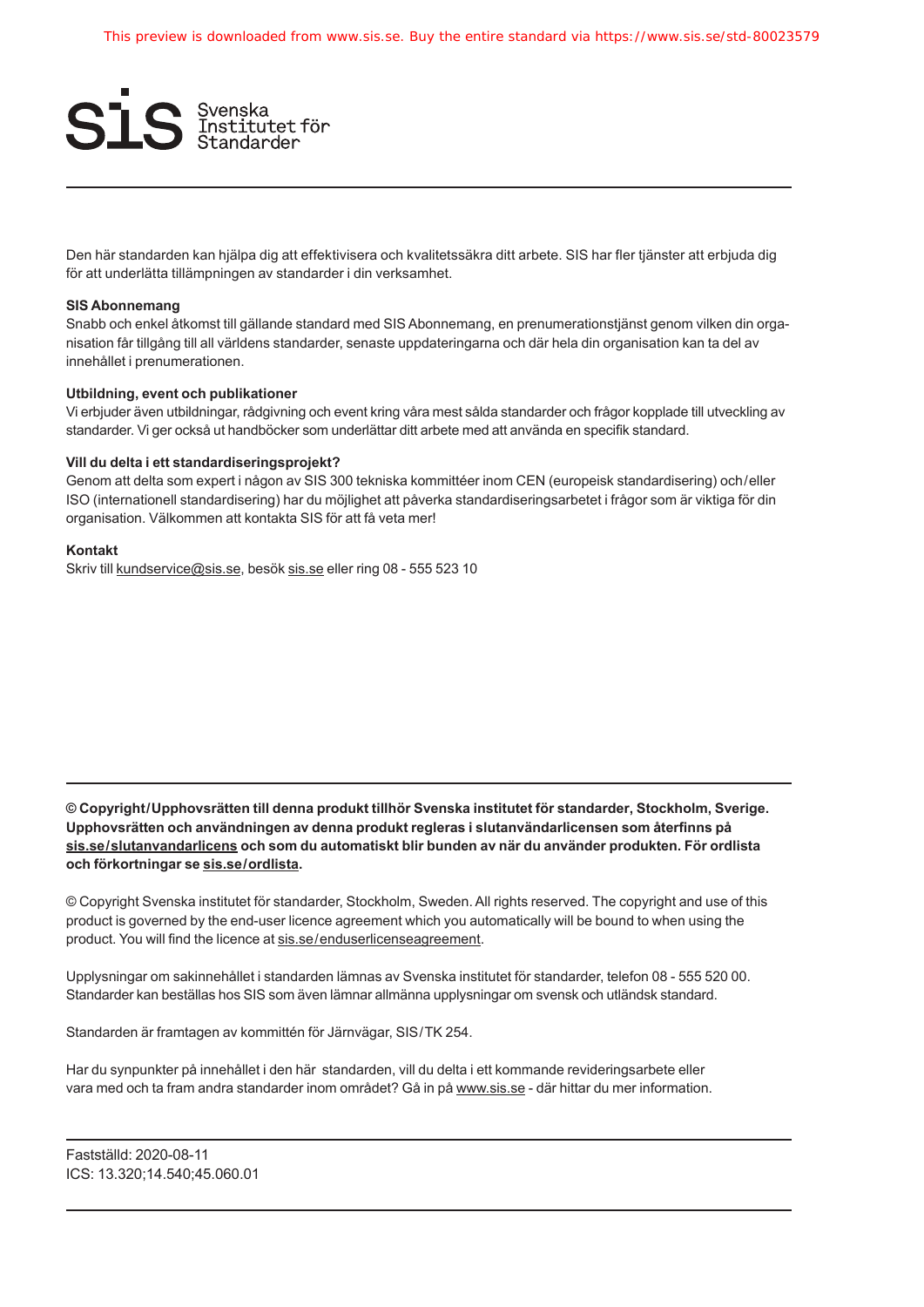This preview is downloaded from www.sis.se. Buy the entire standard via https://www.sis.se/std-80023579



Europastandarden EN 17355:2020 gäller som svensk standard. Detta dokument innehåller den officiella engelska versionen av EN 17355:2020.

The European Standard EN 17355:2020 has the status of a Swedish Standard. This document contains the official version of EN 17355:2020.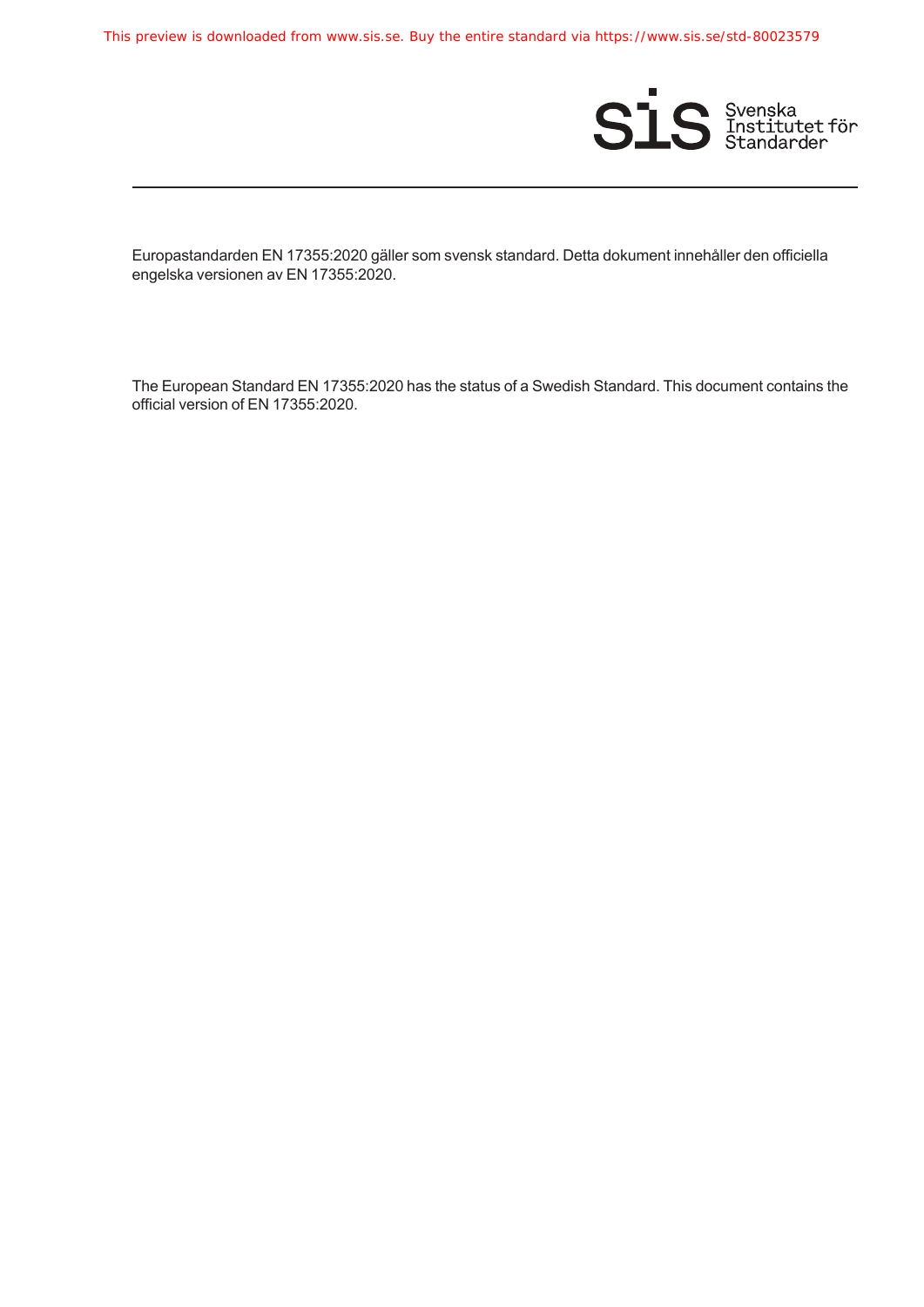This preview is downloaded from www.sis.se. Buy the entire standard via https://www.sis.se/std-80023579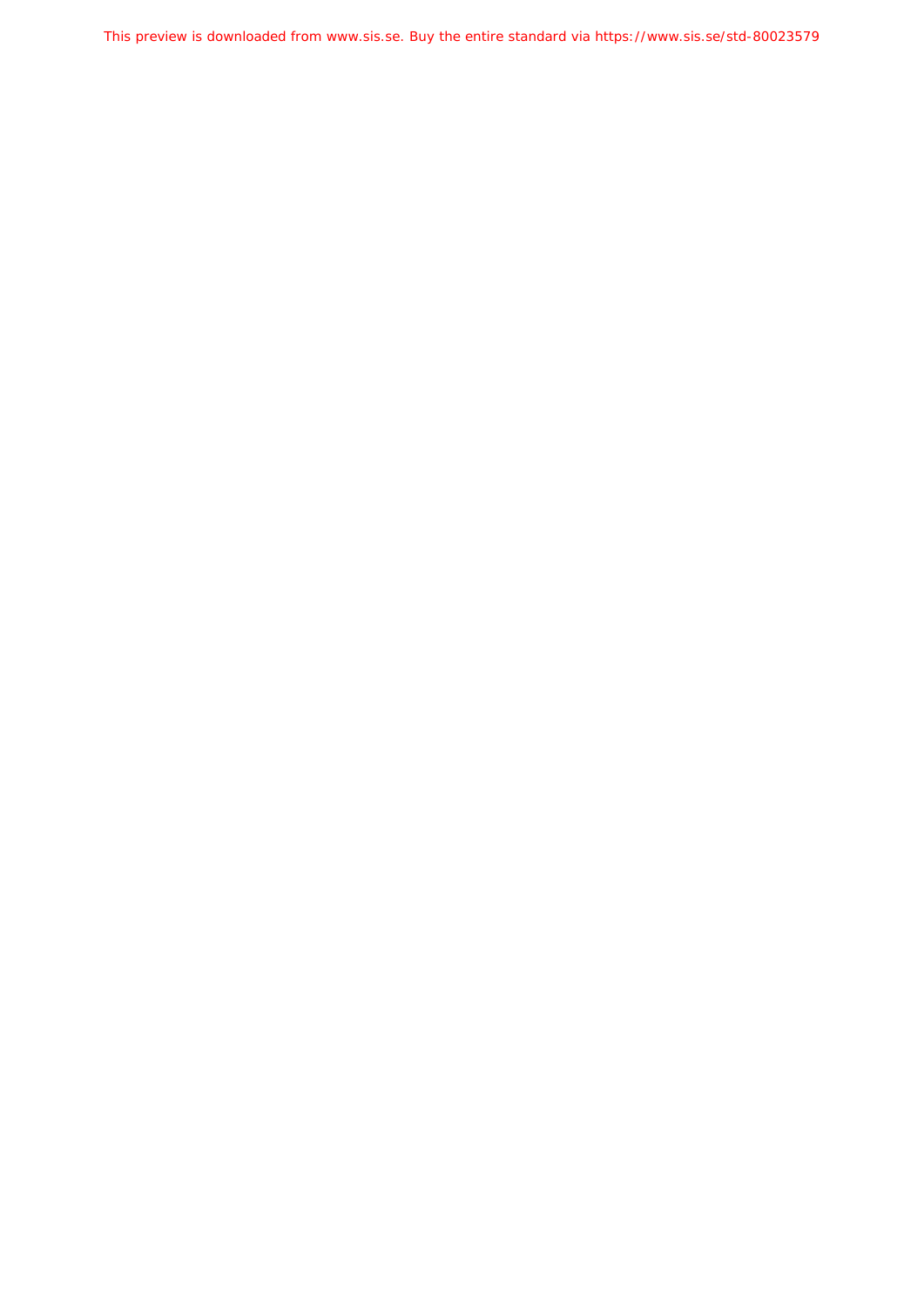# EUROPEAN STANDARD NORME EUROPÉENNE EUROPÄISCHE NORM

# **EN 17355**

August 2020

ICS 13.320; 45.060.01

English Version

## Railway applications - Communication device for urban rail - System requirements

Applications ferroviaires - Système de communication pour le rail urbain - Exigences système

 Bahnanwendungen - Kommunikationseinrichtung für Fahrgäste städtischer Schienenbahnen - Systemanforderungen

This European Standard was approved by CEN on 17 May 2020.

CEN members are bound to comply with the CEN/CENELEC Internal Regulations which stipulate the conditions for giving this European Standard the status of a national standard without any alteration. Up-to-date lists and bibliographical references concerning such national standards may be obtained on application to the CEN-CENELEC Management Centre or to any CEN member.

This European Standard exists in three official versions (English, French, German). A version in any other language made by translation under the responsibility of a CEN member into its own language and notified to the CEN-CENELEC Management Centre has the same status as the official versions.

CEN members are the national standards bodies of Austria, Belgium, Bulgaria, Croatia, Cyprus, Czech Republic, Denmark, Estonia, Finland, France, Germany, Greece, Hungary, Iceland, Ireland, Italy, Latvia, Lithuania, Luxembourg, Malta, Netherlands, Norway, Poland, Portugal, Republic of North Macedonia, Romania, Serbia, Slovakia, Slovenia, Spain, Sweden, Switzerland, Turkey and United Kingdom.



EUROPEAN COMMITTEE FOR STANDARDIZATION COMITÉ EUROPÉEN DE NORMALISATION EUROPÄISCHES KOMITEE FÜR NORMUNG

**CEN-CENELEC Management Centre: Rue de la Science 23, B-1040 Brussels**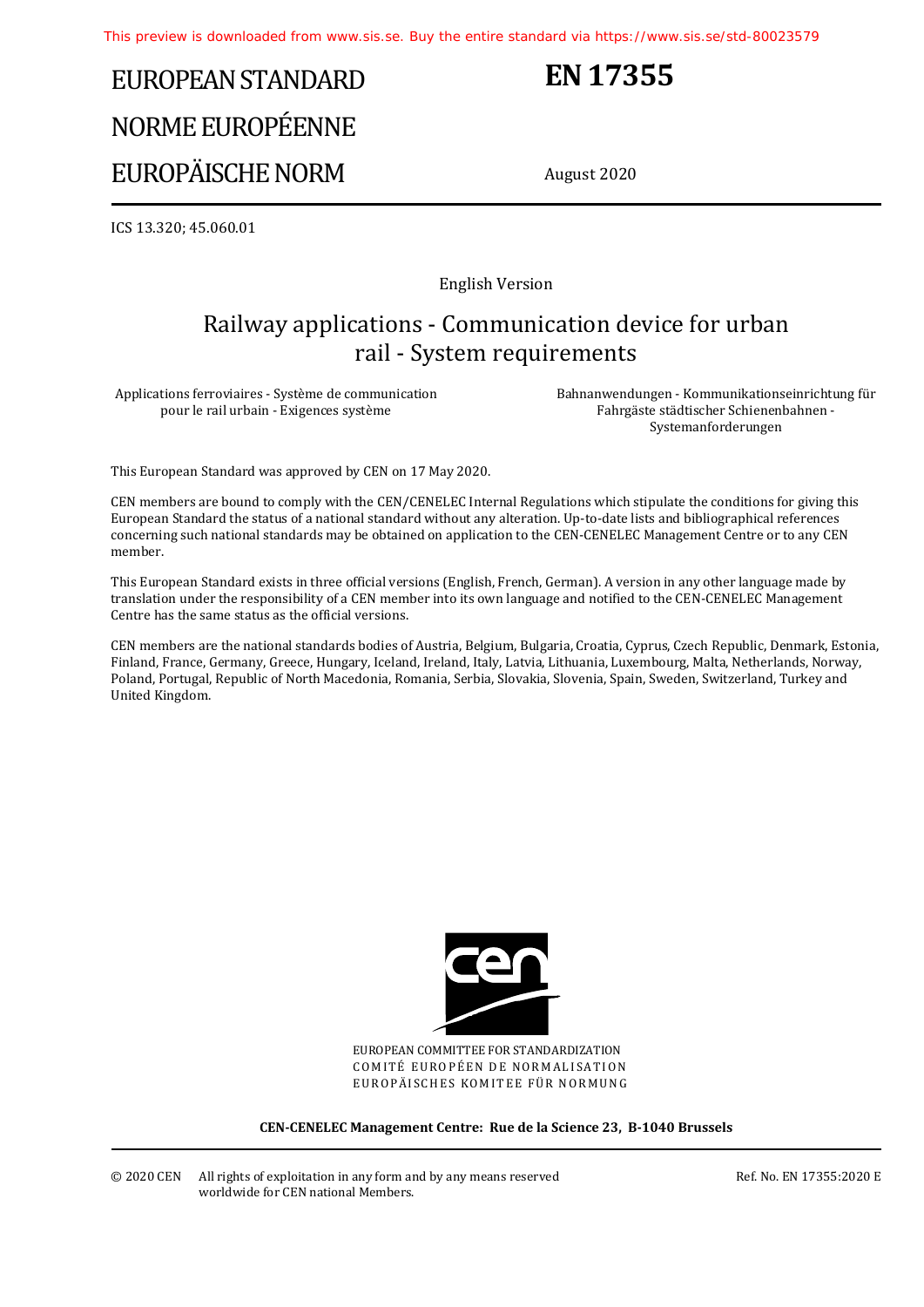### SS-EN 17355:2020 (E)

# **Contents**

| $\mathbf{1}$            |  |  |
|-------------------------|--|--|
| $\overline{2}$          |  |  |
| 3                       |  |  |
| $\overline{\mathbf{4}}$ |  |  |
| $\overline{5}$          |  |  |
| 6                       |  |  |
| 6.1                     |  |  |
| 6.2                     |  |  |
| 6.3                     |  |  |
| 6.4                     |  |  |
|                         |  |  |
|                         |  |  |
|                         |  |  |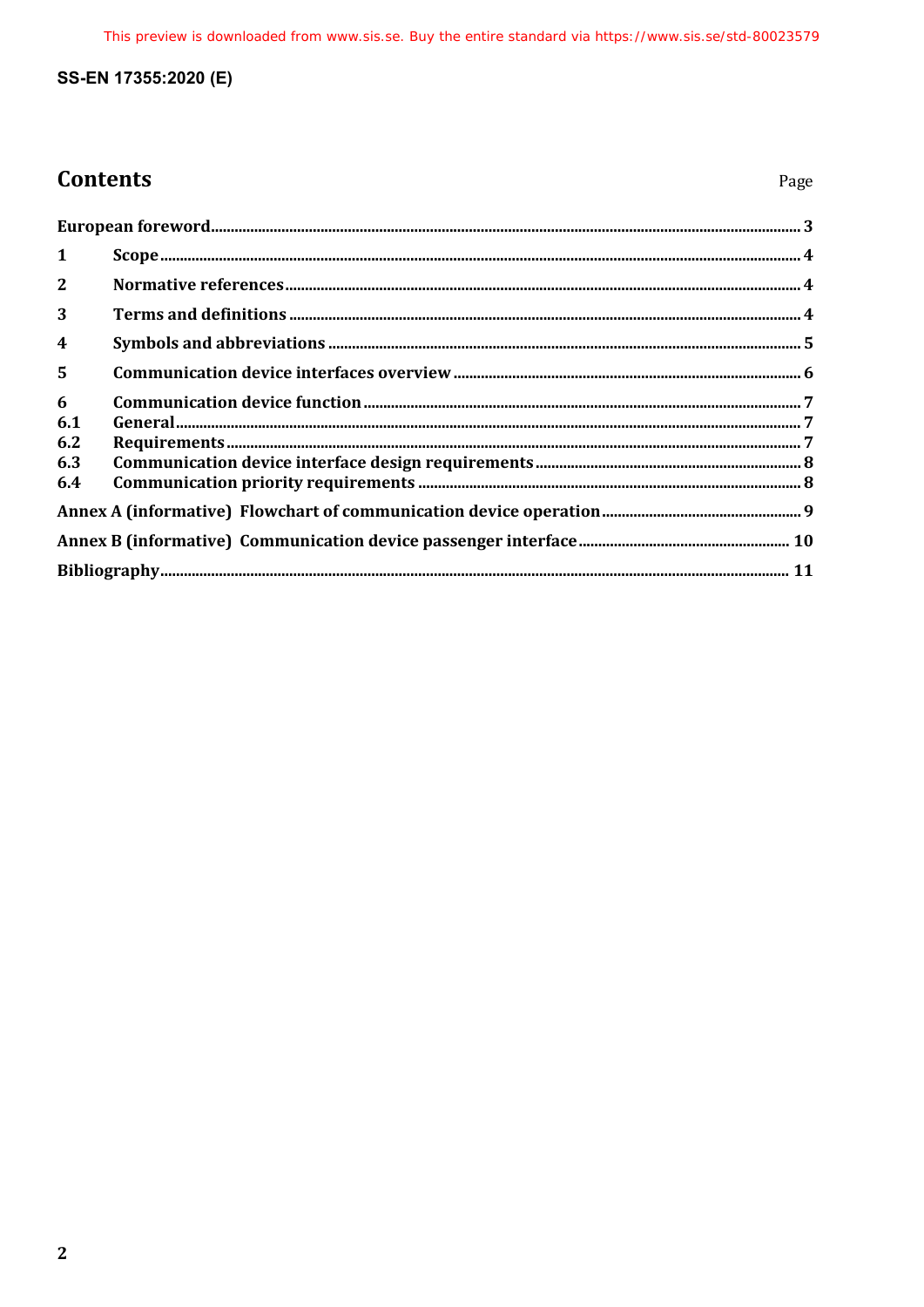### **SS-EN 17355:2020 (E)**

## <span id="page-6-0"></span>**European foreword**

This document (EN 17355:2020) has been prepared by Technical Committee CEN/TC 256 "Railway applications", the secretariat of which is held by DIN.

This European Standard shall be given the status of a national standard, either by publication of an identical text or by endorsement, at the latest by February 2021, and conflicting national standards shall be withdrawn at the latest by February 2021.

Attention is drawn to the possibility that some of the elements of this document may be the subject of patent rights. CEN shall not be held responsible for identifying any or all such patent rights.

This document has been prepared under a mandate given to CEN by the European Commission and the European Free Trade Association.

According to the CEN-CENELEC Internal Regulations, the national standards organisations of the following countries are bound to implement this European Standard: Austria, Belgium, Bulgaria, Croatia, Cyprus, Czech Republic, Denmark, Estonia, Finland, France, Germany, Greece, Hungary, Iceland, Ireland, Italy, Latvia, Lithuania, Luxembourg, Malta, Netherlands, Norway, Poland, Portugal, Republic of North Macedonia, Romania, Serbia, Slovakia, Slovenia, Spain, Sweden, Switzerland, Turkey and the United Kingdom.